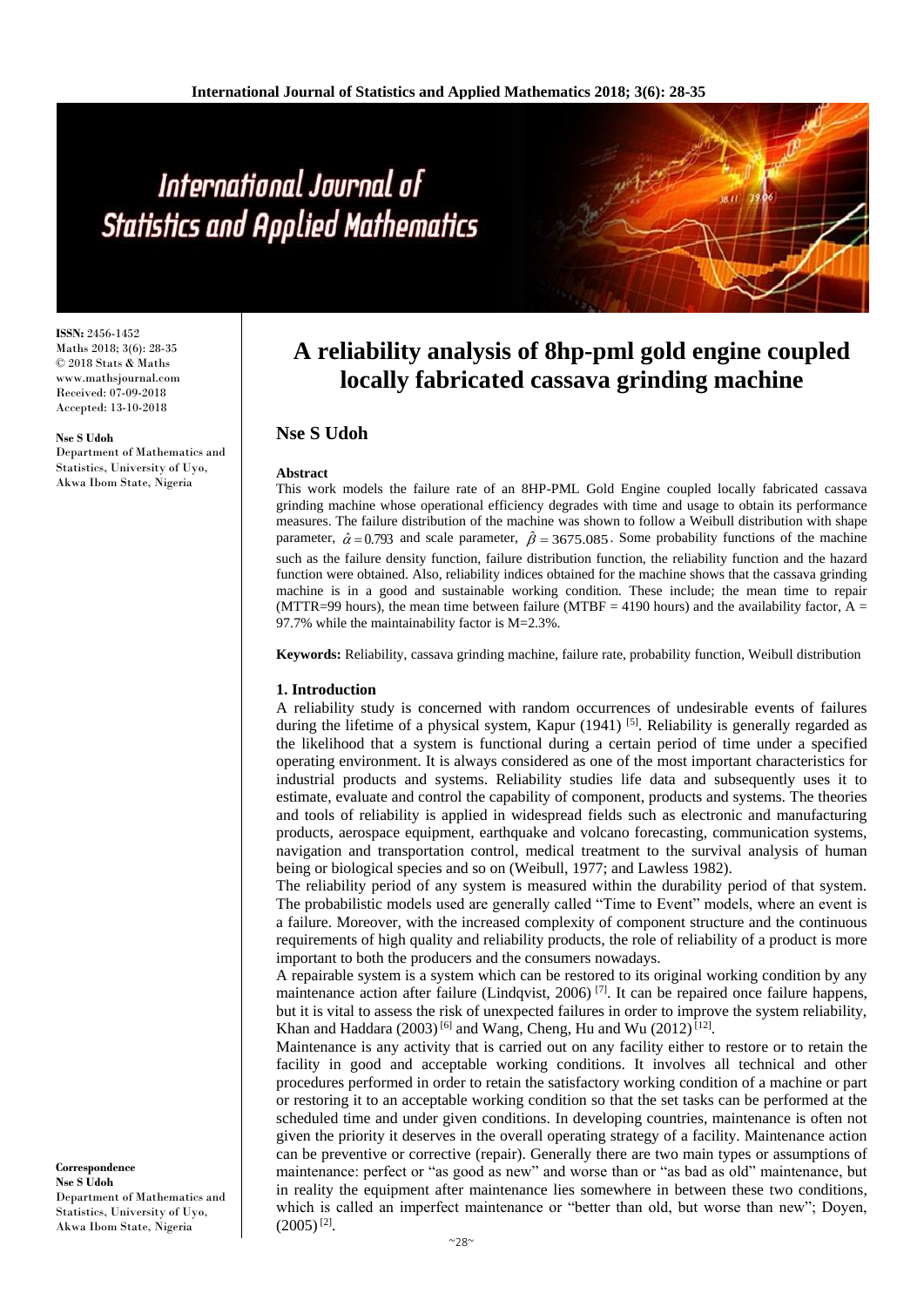The first two extreme assumptions or types of maintenance are impracticable compared to the imperfect maintenance. This is because the failure nature of repairable systems depends on the repair history of the system, Muhammad, Majid, Amin and Ibrahim, (2009)<sup>[9]</sup>.

Therefore, our interest is on the reliability function and measures of a mechanically repairable cassava grinding machine to provide information on the state of the machine as well as provide time to repair and time to perform other maintenance actions on the system to avoid failure and wastage. A grinding machine does not exhibit constant failure rate. Its operational efficiency degrades with time and usage. In other words, it deteriorates or wears with usage and time. These types of failures are modelled using the Weibull distribution, see Mann and Sinpurwalla (1973)<sup>[8]</sup>.

The particular form of the hazard function which comprises three parts is depicted in Figure 1. The 'bathtub curve" of hazard function is a combination of a decreasing hazard of early failure and an increasing hazard of wear-out failure, plus some constant hazard of random failure. The bathtub curve is widely used in reliability engineering.



**Fig 1:** The 'Bathtub Curve' of Hazard Function Graph of Repairable system

The early stage or infant mortality period is the first stage, where the hazard function decreases overtime. The failures occur due to errors in design or due to mistakes caused by inexperienced personnel or user. The infant mortality period is followed by a nearly constant failure rate period known as useful life. In this region failure rate is low and approximately constant and the failures occur by pure chance. In contrast to early failure caused by the inherent weakness of the machine, the failure during this stage occur mostly due to external reasons such as overloading, collision with another object, hidden defect and mistakes of the personnel. Additionally, as the failure rate is constant, this is the only region, in which the exponential distribution can be valid and thereby the time between failures is exponentially distributed. On the other hand, the failure rate during this period follows a Weibull distribution with the shape parameter,  $\beta = 1$ . While the wear-out period is characterized by a rapid increasing failure rate with time. The failure in this stage is caused by wear, fatigue, cohesion or gradual deterioration of the machine. From Billington's (1992)<sup>[1]</sup> point of view, this period is more evident than the other two periods as in this region, the failure density function will increase firstly, and then decrease to zero for the obsolescence of components. In the wear-out period, the failure density function can often be represented or approximated by normal distribution, gamma, and Weibull distribution among other distributions with shape parameters, whose variation can create significantly different characteristic shape.

#### **1.1 Assumptions of the Study**

- The basic assumptions of this study are:
- 1. Failures in the machine occur at random.
- 2. Given the life time distribution of the machine f(t), it is assumed that failure occurs at the end of time t.
- 3. The failures that occur at each time t are independent and is continuously distributed.

#### **1.2 The 8HP-PML Gold Engine Coupled Locally Fabricated Cassava Grinding Machine**

This is a mechanically repairable machine which does not exhibit constant failure rate. Its operational efficiency degrades with time and usage. In other words, it deteriorates or wears with usage and time. Therefore, our interest is on the reliability function and measures of this machine to provide information on the state of the machine as well as provide time to repair and perform other maintenance actions to avoid failure and wastage. These types of failures are modelled using the Weibull distribution, see Mann and Sinpurwalla (1973)<sup>[8]</sup>.

#### **2. Methodology**

#### **2.1 The Weibull life function**

A handful of parametric models exist which have been successfully used as population models for failure times both for repairable and non-repairable systems, arising from a wide range of product and failure mechanism. Examples of such models are exponential, Weibull, lognormal, gamma models, etc. These distributions are exhibited by systems according to their mode of failure and failure mechanism. Sometimes, there are probabilistic arguments based on the physics of the failure mode that tends to justify the choice of models. Other times, the models are used solely because of its empirical success in fitting actual failure data. Thus, the choice of our model is based on a combination of both its failure mechanism and empirical success.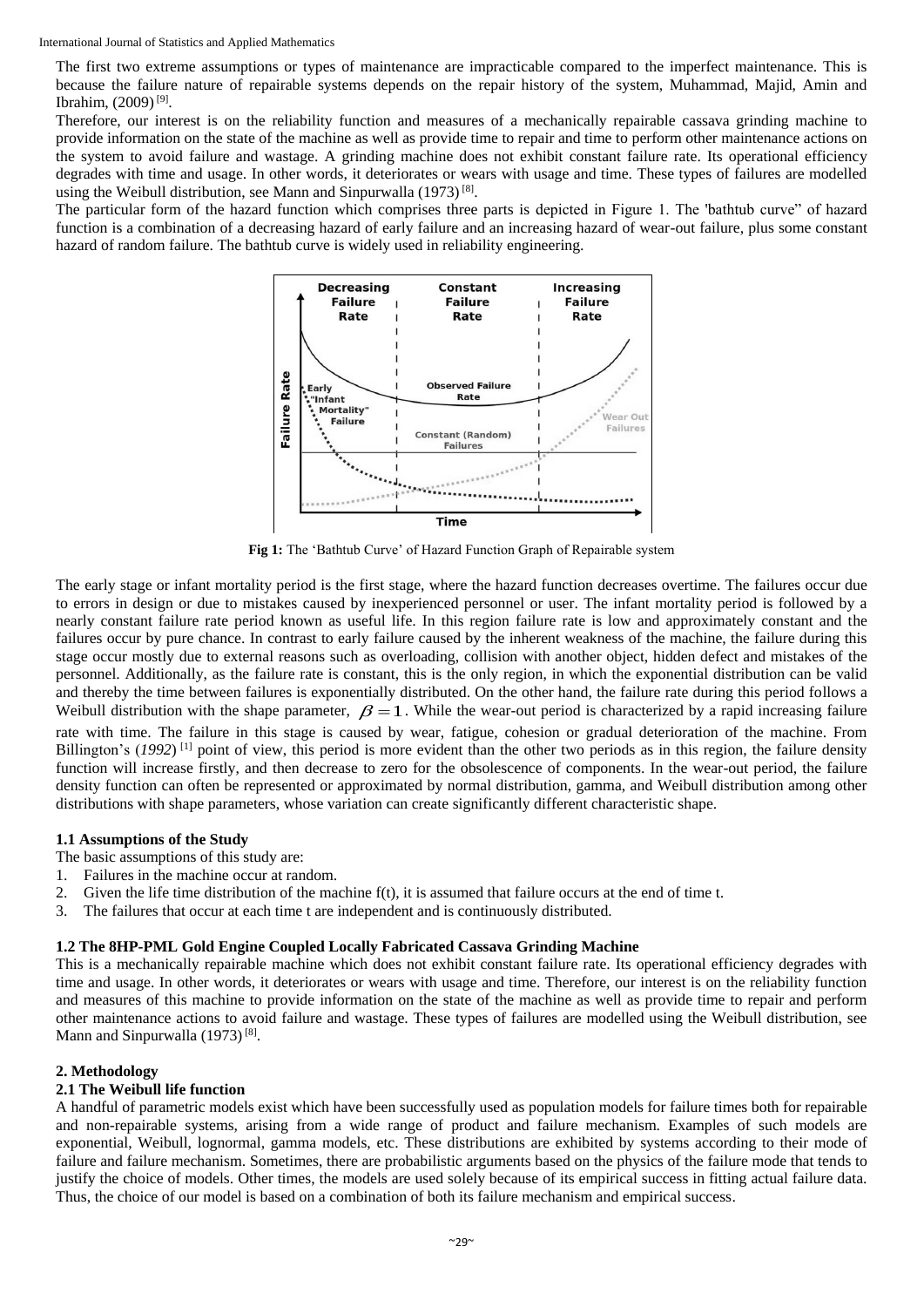### **2.2 Goodness-of-Fit Test for Weibull Distribution**

 $\overline{a}$ 

In this study, the chi-square test would be used to investigate whether the distribution of the failure of the cassava grinding machine differ from expected Weibull distribution. The expected frequencies of failure of the cassava grinding machine at a given intervals of time, t is given by;

$$
E_{ij} = N \int_0^t \left(\frac{\beta}{\alpha}\right) \left(\frac{t}{\alpha}\right)^{\beta-1} e^{-\left(\frac{t}{\alpha}\right)^{\beta}} dt
$$

Table 1 shows the observed and expected frequencies of failure of the cassava grinding machine at a given intervals of time, t.

**Table 1:** Table of pooled expected frequencies

| Intervals Of Time t | 0. | E.    |
|---------------------|----|-------|
| T < 1600            | 11 | 10.95 |
| 1600 < t < 4800     |    | 9.1   |
| 4800 < t < 8000     | 10 | 10.0  |
| Total               | 30 |       |

Where  $Q_i$  is the observed frequency of class  $i = 1, 2, 3, 4, 5$ .

The test showed that the distribution of failure rate of the cassava grinding machine follows the Weibull distribution.

#### **2.3 The Mean and Variance of a Two Parameter Weibull Distribution**

The probability density function of the two parameter Weibull Distribution is given by;

$$
f(y; \alpha, \beta) = \frac{\beta}{\alpha} \left( \frac{y}{\alpha} \right)^{\beta - 1} e^{-\left( \frac{y}{\alpha} \right)^{\beta}}; \ \alpha, \beta > 0; \ 0 < y < \infty
$$
\n
$$
E(y) = \int_0^\infty y f(y) dy = \int_0^\infty \frac{\beta}{\alpha} y \left( \frac{y}{\alpha} \right)^{\beta - 1} e^{-\left( \frac{y}{\alpha} \right)^{\beta}} dy
$$
\nLet  $x = \left( \frac{y}{\alpha} \right)^{\beta} \Rightarrow y = \alpha x^{\frac{1}{\beta}}$  and  $dy = \alpha \frac{1}{\beta} x^{\frac{1}{\beta} - 1} dx$   
\nThen,  $E(y) = \alpha \int_0^\infty x^{\frac{1}{\beta}} e^{-x} dx$   
\nBy definition of gamma function,  $\Gamma \left( \frac{1}{\beta} \right) = \int_0^\infty x^{\frac{1}{\beta} - 1} e^{-x} dx$  and  $\int_0^\infty x^{\frac{1}{\beta}} e^{-x} dx = \Gamma \left( 1 + \frac{1}{\beta} \right)$   
\nTherefore,  $E(y) = \alpha \Gamma \left( 1 + \frac{1}{\beta} \right)$   
\nSimilarly,  $E(y^2) = \alpha^2 \Gamma \left( \frac{2}{\beta} + 1 \right)$   
\n $Var(y) = \alpha^2 \Gamma \left( \frac{2}{\beta} + 1 \right) - \alpha^2 \left[ \Gamma \left( 1 + \frac{1}{\beta} \right) \right]_0^2 \quad \alpha^2 \left[ \Gamma \left( \frac{2}{\beta} + 1 \right) - \Gamma \left( \frac{1}{\beta} + 1 \right)^2 \right]$   
\nHence, (3)

#### **2.4 Reliability Function of Weibull Distribution**

Reliability, R(t) is defined as the probability in which an item or an entity performs its intended function over a period of time under stated conditions. It is given by;

$$
R(t) = -P(T \le t) = P(T > t) = 1 - \int_0^t f(t)dt
$$

For Weibull distribution with parameter  $\alpha$  and  $\beta$  ;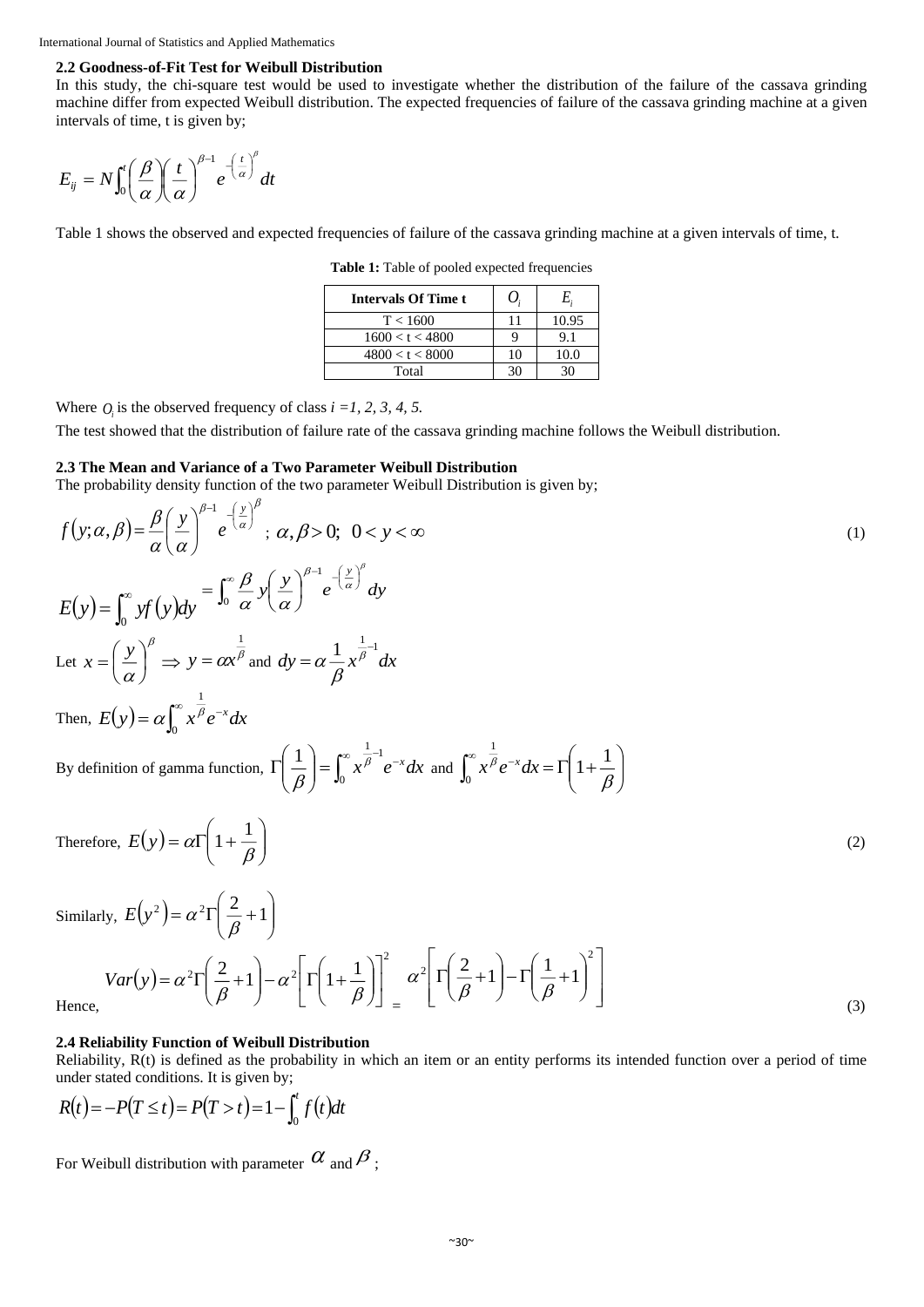International Journal of Statistics and Applied Mathematics

$$
R(t) = 1 - \int_0^t \left(\frac{\beta}{\alpha}\right) \left(\frac{t}{\alpha}\right)^{\beta - 1} e^{-\left(\frac{t}{\alpha}\right)^{\beta}} dt = 1 - \left(\frac{\beta}{\alpha}\right) \int_0^t \left(\frac{t}{\alpha}\right)^{\beta - 1} e^{-\left(\frac{t}{\alpha}\right)^{\beta}} dt = 1 - \left(1 - e^{-\left(\frac{t}{\alpha}\right)^{\beta}}\right)
$$
  
Hence,  $R(t) = 1 - F(t) = 1 - \left(1 - e^{-\left(\frac{t}{\alpha}\right)^{\beta}}\right) \therefore R(t) = e^{-\left(\frac{t}{\alpha}\right)^{\beta}}$  (4)

# **2.5** Determination of Failure Rate or Hazard Function,  $(h(t))$

The failure rate during a given interval of time  $t = [t_1, t_2]$  shows the probability that a failure per unit time occurs in the interval

 $(t_1, t_2)$ , conditioned on the event that no failure has occurred at or before time,  $t_1$ . This means that  $t > t_1$ . The failure rate can be defined as follows:

$$
h(t) = \frac{R(t_1) - R(t_2)}{(t_2 - t_1)R(t_1)} = \frac{F(t_2) - F(t_1)}{(t_2 - t_1)R(t_1)}
$$
\n(5)

Taking the limit of the failure rate at the interval,  $(t_1, \Delta t + 1)$  as  $\Delta t$  approaches zero, where  $t = t_1$  and  $(t + \Delta t) = t_2$  gives the hazard function  $h(t)$ :

$$
h(t) = \lim_{\Delta_t \to 0} \frac{R(t) - R(t + \Delta t)}{\Delta t \times R(t)} = \lim_{\Delta t \to 0} \frac{F(t + \Delta t) - F(t)}{\Delta t} \times \frac{1}{R(t)}
$$
(6)

But the limit:  $h(t) = \lim_{\Delta t \to 0} \frac{F(t \times \Delta t) - F(t)}{\Delta t} = f(t)$  $h(t) = \lim_{h \to 0} \frac{F(t \times \Delta t) - F(t)}{h}$  $\frac{1}{\Delta t}$  =  $=\lim_{\Delta t\to 0}\frac{F(t\times \Delta t)-F(t\times \Delta t)}{\Delta t}$ 

$$
h(t) = \frac{f(t)}{R(t)} = \frac{\left(\frac{\beta}{\alpha}\right)\left(\frac{t}{\alpha}\right)^{\beta-1}e^{-\left(\frac{t}{\alpha}\right)^{\beta}}}{e^{-\left(\frac{t}{\alpha}\right)^{\beta}}} = \beta\left(\frac{1}{\alpha}\right)^{\beta}t^{\beta-1} \therefore h(t) = \beta\alpha^{-\beta}t^{\beta-1}
$$
\n(7)

#### **2.6 Reliability Indices**

**2.6.1 The mean time between failures (MTBF):** The mean time between failures (MTBF) is the length of time within which failure occurs in a machine. It is given by;

$$
MTBF = \int_0^t Tf(t)dt = \int_0^t TR(t)dt
$$
\n(8)

$$
= \int_0^t e^{-\left(\frac{t}{\alpha}\right)^\beta} = \alpha \Gamma\left(1 + \frac{1}{\beta}\right) \tag{9}
$$

**2.6.2 The mean time to repair (MTTR):** The mean time to repair (MTTR) is the average time required to repair a failed component or device. It is given by;  $\frac{a}{c}$ *u* (10)

Where u is the total down time of the machine given by  $\sum_{i=1}^{n}$ *N i i u* 1 and c is the total number of failures in the machine.

**2.6.3 Availability factor:** It is the probability that a system will work as required during a particular period of time. It is given by:

$$
A_f = \frac{MTBF}{MTTR + MTBF} \times 100\% \tag{11}
$$

**2.6.4 Maintainability factor:** It is the ease with which maintenance of a functional unit can be performed in accordance with prescribed requirement. It is given by;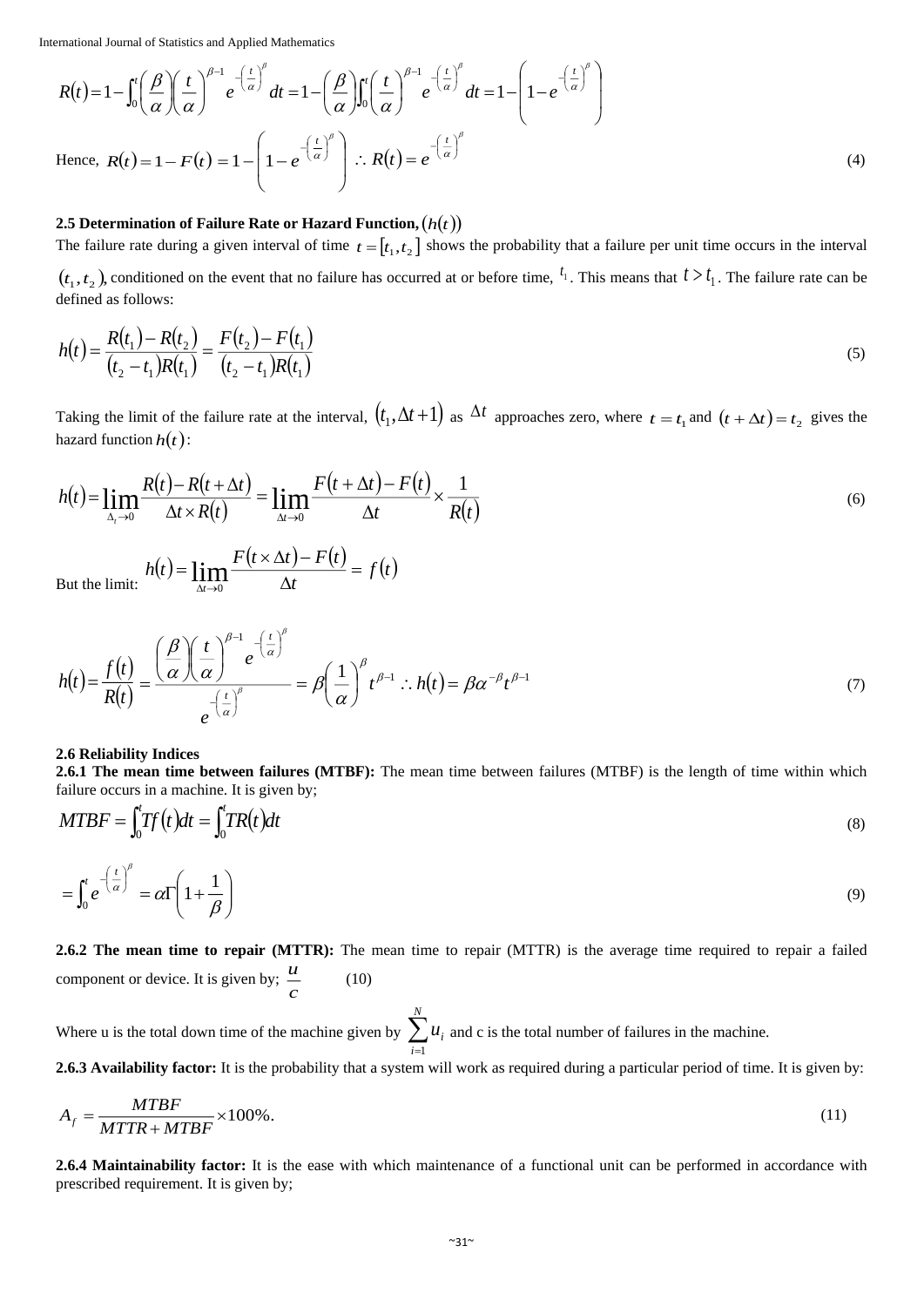International Journal of Statistics and Applied Mathematics

$$
M_{f} = \frac{MTTR}{MTBF + MTTR} \times 100\%
$$

# **2.7 Estimating the Parameters of Weibull Distribution using Method of Least Squares**

The cumulative distribution function is given as;

$$
F(y_t) = 1 - e^{-\left(\frac{y_t}{\alpha}\right)^\beta} \implies 1 - F(y_t) = e^{-\left(\frac{y_t}{\alpha}\right)^\beta} \text{ and } \frac{1}{1 - F(y_t)} = e^{\left(\frac{y_t}{\alpha}\right)^\beta}
$$

Taking the natural log of both sides;

$$
\ln\left[\frac{1}{1-F(y_t)}\right] = \left(\frac{y_t}{\alpha}\right)^{\beta}
$$

And taking natural log again; we obtain

$$
= \ln \left[ \ln \left( \frac{1}{1 - F(y_t)} \right) \right] = \beta \ln y_t - \beta \ln \alpha \tag{13}
$$

Where  $y_t$  represent the order statistic, such that  $y_{(1)} < y_{(2)} < ... < y_{(n)}$ 

Let 
$$
y = \ln \left[ \ln \left( \frac{1}{1 - F(y_t)} \right) \right]
$$
,  $X = \ln y_t$  and  $\beta_0 = -\beta \ln \alpha$ 

Then, it can be represented as;

$$
y = \beta_0 + \beta_1 X \tag{14}
$$

We obtain the following normal equations by ordinary least square method;

$$
\sum Y = n\beta_0 + \beta_1 \sum X
$$
  

$$
\sum XY = \beta_0 \sum X + \beta_1 \sum X^2
$$

By solving the normal equation simultaneously, we obtain;

$$
\hat{\beta} = \hat{\beta}_1 = \frac{n\sum XY - (\sum X)(\sum Y)}{n\sum X^2 - (\sum X)^2}
$$

Substituting for X and Y

$$
\hat{\beta} = \hat{\beta}_1 = \frac{n \sum \ln Y_t \left[ \ln \left( \ln \left( \frac{1}{1 - F(Y_t)} \right) \right) \right] - \sum \ln Y_t \sum \ln \left[ \ln \left( \frac{1}{1 - F(Y_t)} \right) \right]}{n \sum (\ln Y_t)^2 - (\sum \ln Y_t)^2}
$$
\n(15)

$$
\beta_0 = -\beta \ln \alpha
$$
  
and  $\hat{\alpha} = e^{-\frac{\beta_0}{\beta_1}}$  (16)

(12)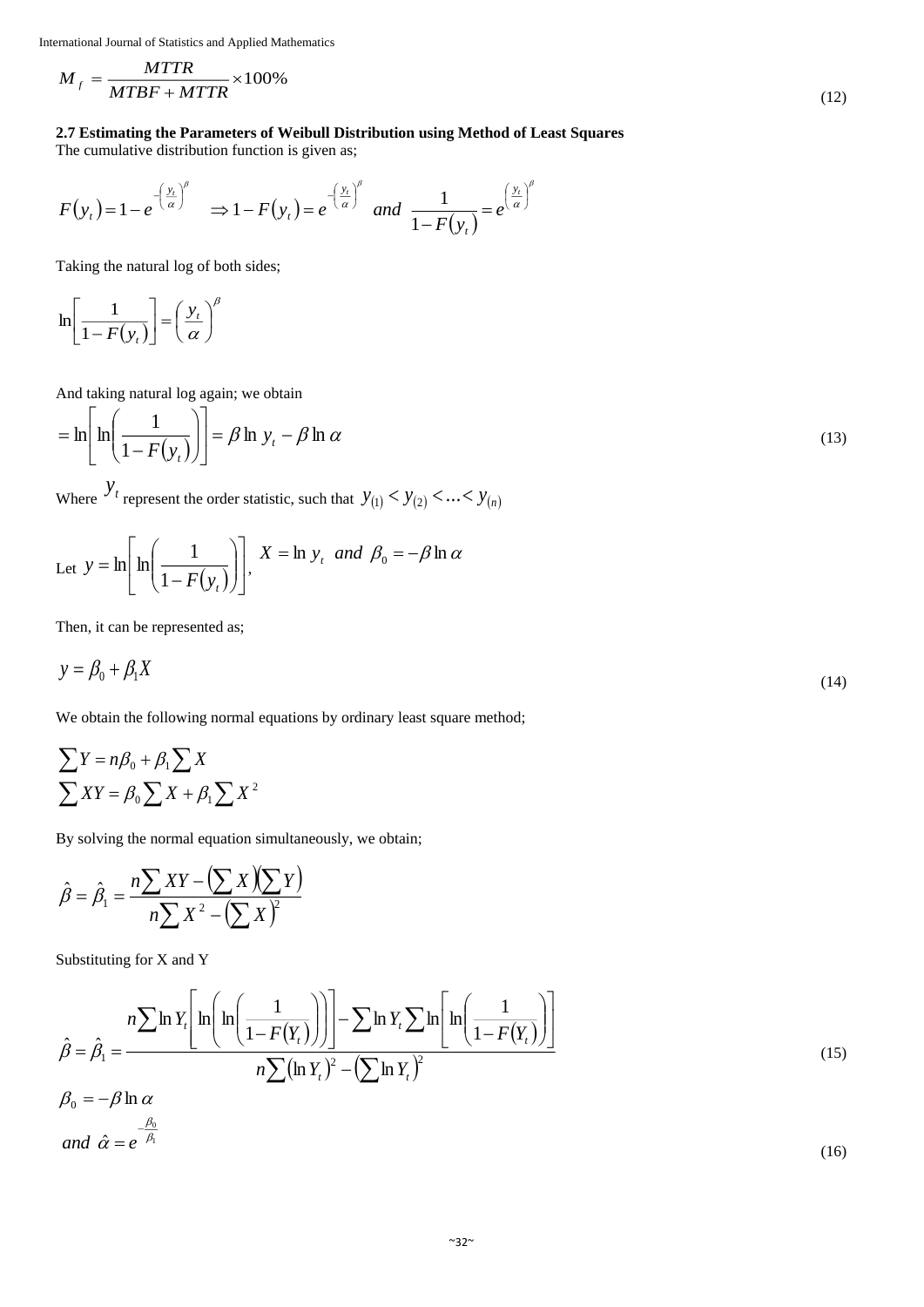International Journal of Statistics and Applied Mathematics

$$
\therefore \hat{\beta}_0 = \frac{1}{n} \sum \ln \left[ \ln \left( \frac{1}{1 - F(Y_t)} \right) \right] - \hat{\beta}_1 \sum \ln Y_t
$$

# **3. Analysis and Results**

**3.1 Evaluation of the Weibull Parameters**

Let 
$$
Int = X
$$
 and  $Y = In\left( \frac{1}{1 - F(Y_t)} \right)$ 

The estimate of  $\beta_1$  $\beta_1$  is given by;

ˆ

$$
\hat{\beta}_1 = \frac{n \sum XY - (\sum X)(\sum Y)}{n \sum X^2 - (\sum Y)^2}, n = 30; \qquad \sum XY = (-77.174); \sum X = 225.9588; \qquad \sum Y = (-16.08662968); \qquad \sum X^2 = 175.323
$$

From (15);  $\hat{\beta} = 3675.09$ (17)

And from (16);  $\hat{\alpha} = 0.793$ 

# **3.2 Evaluation of Reliability Indicesof Cassava Grinding Machine**

From (2), (10) – (12), the reliability indices; MTBF, MTTR,  $A_f$  and  $M_f$  were respectively obtained as 4190.33 hours, 99.2 hours, 97.7% and 2.3%.

(19)

# **3.3 Evaluation of Reliability Functions of the Cassava Grinding Machine using Weibull Distribution**

I I

By using the estimated parameters of Weibull distribution from our data;  $\alpha = 3675.085$ ,  $\beta = 0.793$ . The reliability function,  $R(t)$ , the hazard function, h(t), the failure cumulative function,  $F(t)$  and the failure density function,  $f(t)$  were obtained and plotted in Figures 2, 3, 4 and 5.

# **4 Discussion of Results**

**4.1 The reliability function:** With reference to Figure 2, the reliability of the cassava grinding machine reduces gradually within 4000 hours between the reliability value 0.98 and 0.3. Its reliability reduces rapidly within the time interval of 4000 hours to 8000 hours which shows a sudden decrease.

**4.2 The hazard function or failure rate:** Figure 3 is a combination of a decreasing hazard rate of early failure and constant hazard rate of random failure which is the first and second stage of the 'bathtub curve' of the hazard function. The failure rate decreases from the failure rate value of 0.00054 to 0.00024 within 3000 hours of operation and maintains a constant failure from 4000 hours to 8000 hours at point 0.0002.

**4.3 The failure distribution function:** Figure 4 shows that the distribution of failure increases from point 0 to 0.65 within the time interval of 0 hour to 4000 hours. It increases continually at a rapid rate within 4000 hours to 8000 hours at point 0.65 and 0.8 respectively.

**4.4 The failure density function:** Figure 5 shows that the likelihood of occurrence of failure in the cassava grinding machine decreased sharply from point 0.00050 to 0.00030 within 0 hours to 400 hours of operation and started reducing gradually as time increases. This pattern is similar to the density function of a typical Weibull distribution.

**4.5 The reliability indices:** With reference to subsection 3.2, the mean time between failure of the cassava grinding machine MTBF=4190. This implies that the grinding machine is operational for 4190 hours, which is about 175 days before failure occurs. Also, the mean time to repair MTTR=99.2 hours implies that the machine is restored to normal working condition within 4 days on the average after failure.

The availability factor;  $A_f$  =97.7% implies that the cassava grinding machine is in a working state for 97.7% of the time while the

maintainability of the cassava grinding machine;  $M_f$ =2.3%, implies that 2.3% out of 100% availability time of the grinding

machine is used for repair and other maintenance actions.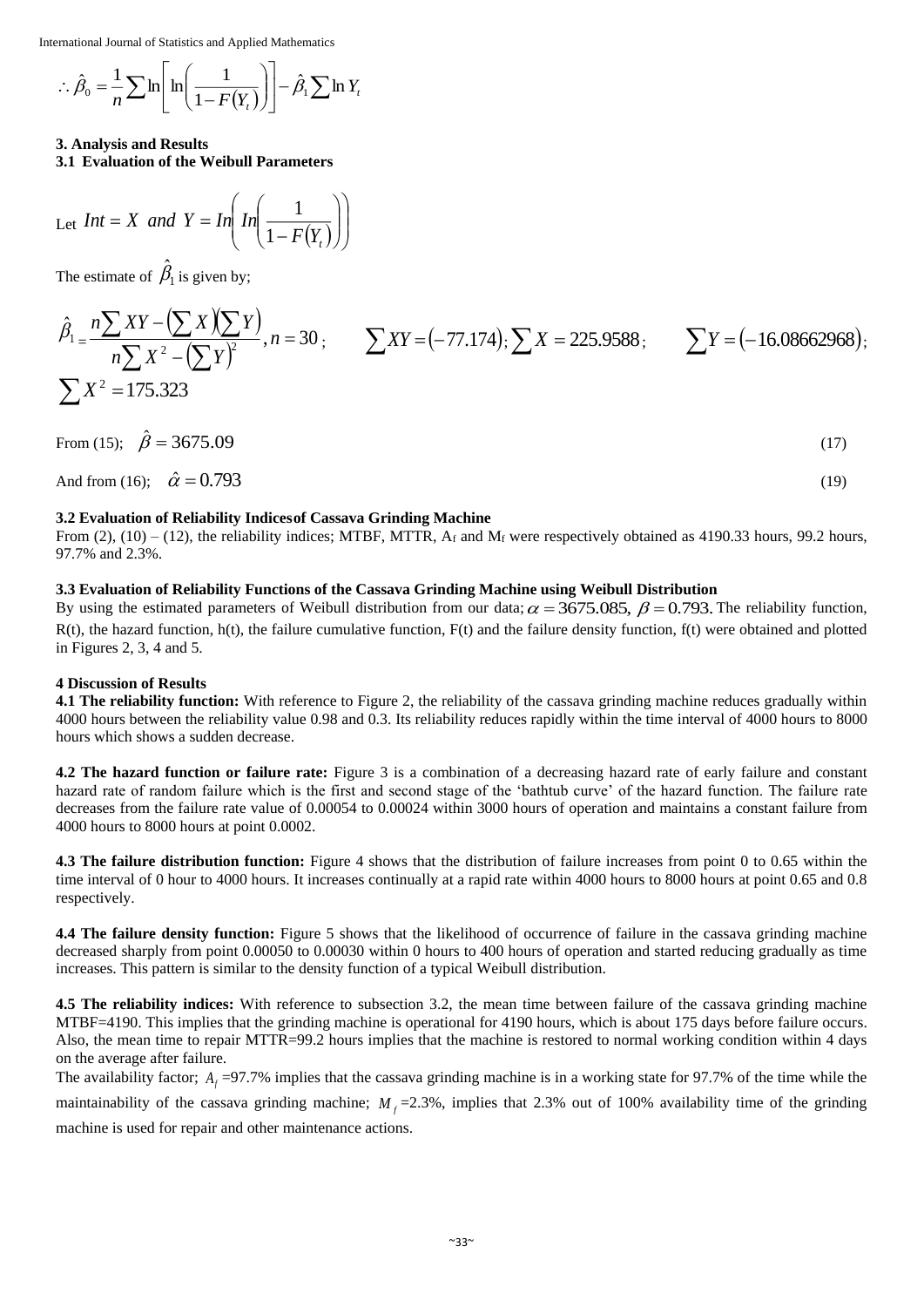





**Fig 3:** A graph of hazard function against time of the Cassava Grinding Machine



**Fig 4:** A graph of cumulative distribution against time of the Cassava Grinding Machine



**Fig 5:** A graph of density function against time of the Cassava Grinding Machine